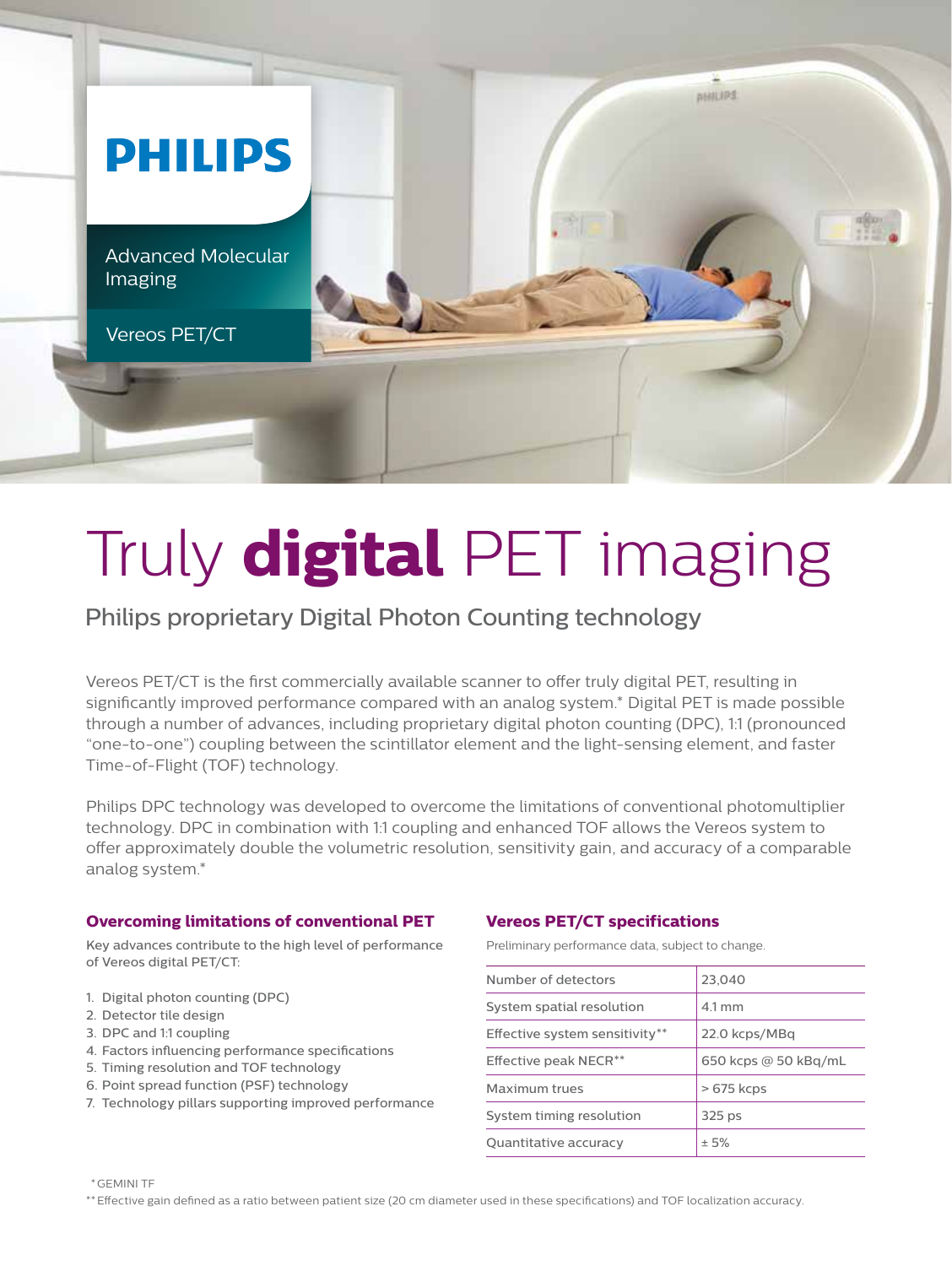## Digital photon counting (DPC)

At the heart of the digital PET system is Philips proprietary digital photon counting (DPC) technology. This was developed in order to overcome the limitations of conventional photomultiplier technology.

During a PET scan, detectors need to be able to accurately pick up and locate the pairs of high-energy photons that are emitted when positrons, produced by the decay of the radioactive tracer that is introduced into the body before the scan, interact with electrons in the body. Scintillating crystals are used to collect these pairs of high-energy photons and convert them to visible light, which is then picked up by a light sensor, with the output being an electronic signal (ultimately used to construct the resulting image).

Different types of light sensors have been developed over the years: arrays of photomultiplier tubes (PMTs), avalanche photodiodes (APDs), analog silicon photomultipliers (SiPMs), and now – as used in the Vereos PET/CT system – DPC technology.

The older technologies have limitations. PMTs are widely used today, and were the foundation of PET imaging. However, PMT design has reached its limits in counting performance, due to the relatively large size of the device and the timing resolution.

APDs have been used in PET systems for many years, but although they have a higher sensitivity than PMTs, APDs offer lower internal gain and no TOF capability.

Analog SiPMs use single photon avalanche diode (SPAD) arrays. These are capable – as the name suggests – of detecting single photons. However, when used in conventional analog SiPMs, the pulses generated by multiple photon detections (avalanche diode breakdowns) are combined into an analog output signal that requires extensive off-chip processing to produce a photon count and time of arrival for the photon (see **Figure 1**). Also, analog noise interferes with the signal, making it even harder to exactly determine the number of photons and the time of arrival.



**Figure 1 Processing of the analog signal in conventional analog SiPMs.** Reproduced from: Frach T, Prescher G, Degenhardt C. Silicon photomultiplier technology goes fully digital. Electronic Engineering Times Europe, January 2010.



#### **Figure 2 Digital in/digital out photon counting in digital SiPMs.** Reproduced from: Frach T, Prescher G, Degenhardt C. Silicon photomultiplier technology goes fully digital. Electronic Engineering Times Europe, January 2010.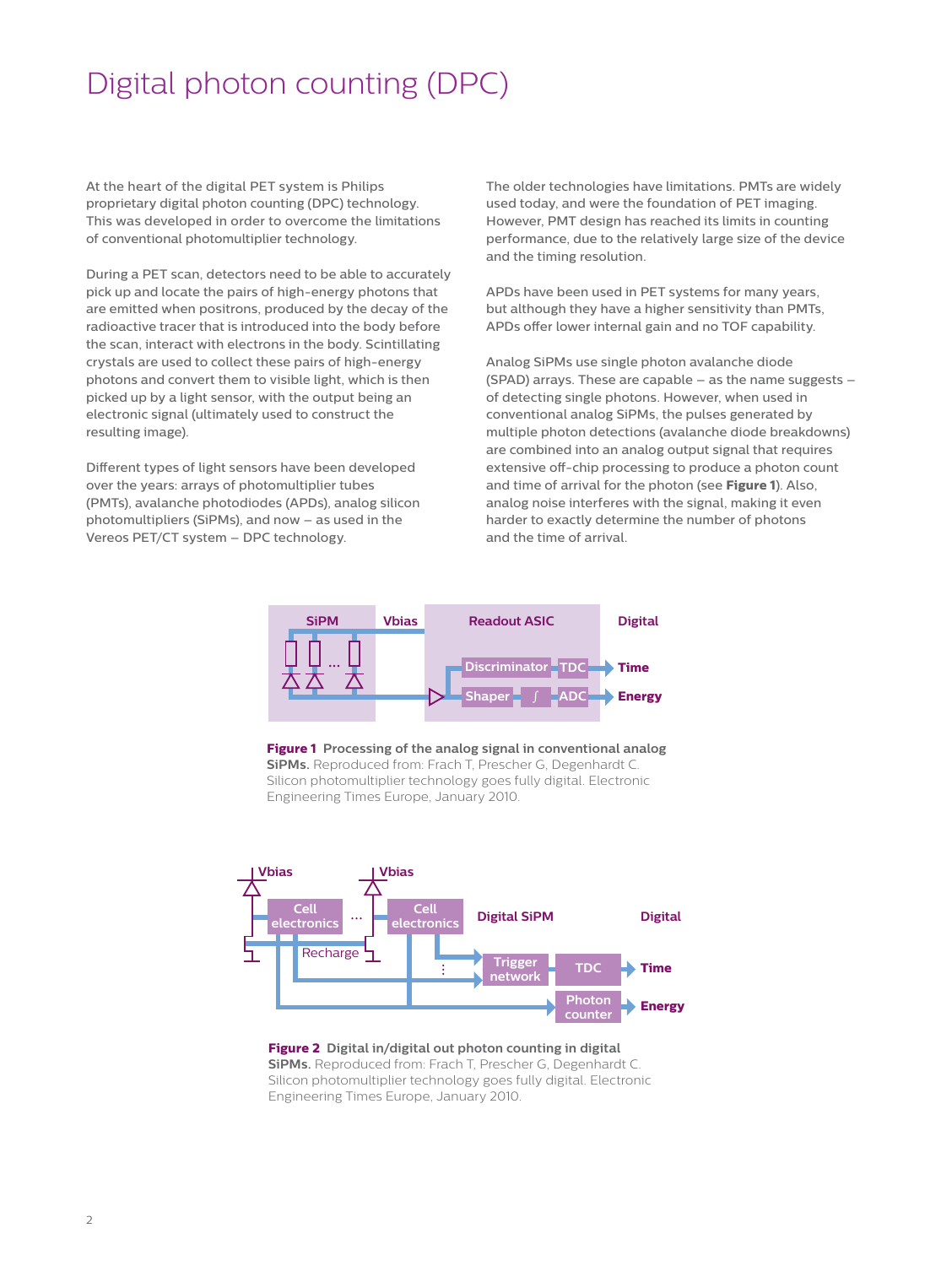In contrast to analog SiPMs, the digital SiPMs seen in Philips DPC technology enable the detection and counting of the breakdown of individual SPADs on-chip. Light photons produced by the scintillator are counted directly by the chip, yielding a pure binary signal (0 or 1). This is achieved without the need for amplification or off-chip analog-to-digital processing of the signal (see **Figure 2**), minimizing signal noise.

Conventional CMOS (complementary metal-oxidesemiconductor) process technology is used to combine SPADs and low-voltage CMOS logic on the same silicon substrate. With both the sensor and the data processing now on a single silicon chip, photon counting in ultra-low light levels (down to single photons) is faster, more accurate, and fully scalable.

### **In practice, how are the DPC measurements made?**

During a scan, when the first photon reaches a sensor the integrated (on-chip) photon counter increases to 1, and the integrated timer measures the arrival time of the first photon (**Figure 3**, top left). When the second and third photons hit sensors, the photon counter increases to 2 and 3 respectively (**Figure 3**, top right and bottom left). At the end of the desired length of the detection process, the values of the photon counter and timer can be read (**Figure 3**, bottom right).

Data acquisition is initiated by a trigger signal, generated when the number of photons detected in a pixel becomes higher than the configured trigger threshold.



**Figure 3 Digital photon counting in practice, showing the arrival and detection of individual photons, and timing measurements.**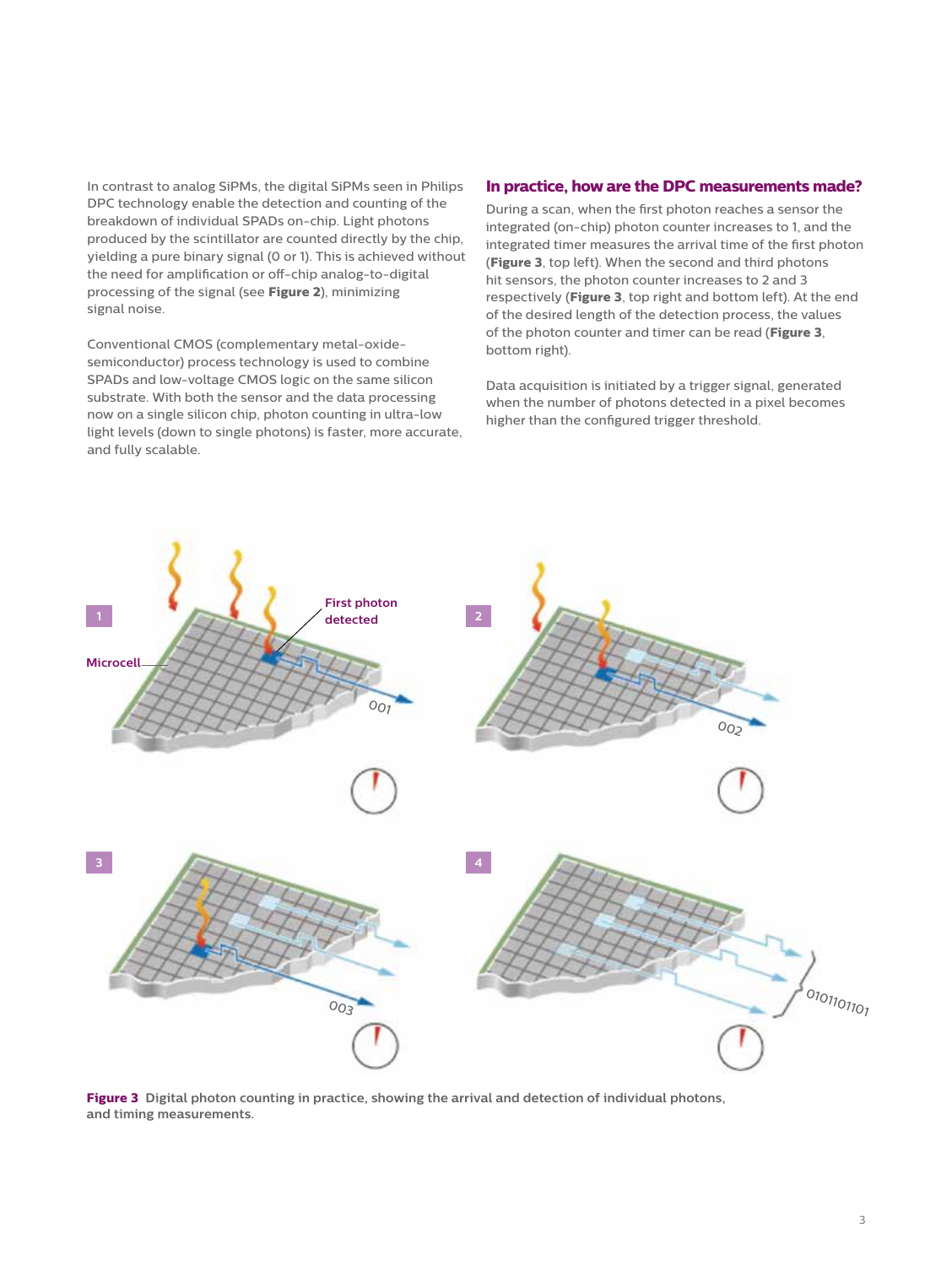### Detector tile design

The DPC technology used in the Vereos system takes the form of highly integrated arrays, or tiles, that contain more than 200,000 cells, each of which is capable of detecting a single photon.

Each tile consists of 16 independent die sensors, arranged in a 4 x 4 matrix. Each die sensor consists of four pixels, arranged in a 2 x 2 matrix. Each of these pixels contains 3,200 cells.

Each of the four pixels on a die has a photon count value. Each die contains a pair of time-to-digital converters, which generate a single timestamp for registered photon detection events.

The generation of a trigger signal – when the number of photons detected in a pixel becomes higher than the configured threshold – prompts a timestamp to be saved, and begins a validation process to detect a user-configured number of further photons within a certain time. If this validation threshold is exceeded, there is a subsequent integration period before a readout process sends data (four photon count values – one per pixel on the die – and one timestamp per event) to a readout buffer. After readout, the cells are recharged so that the die is ready for further data acquisition. Cells are also recharged immediately if the original event is not validated. **Figure 4** shows the full data acquisition sequence, and the timings involved.



**Figure 4 The data acquisition sequence within each die in a digital SiPM.**



**Figure 5 Dark counts of cells in a sub-pixel, at room temperature.** Reproduced from Haemisch Y, et al. Physics Procedia 2012;37:1546-60.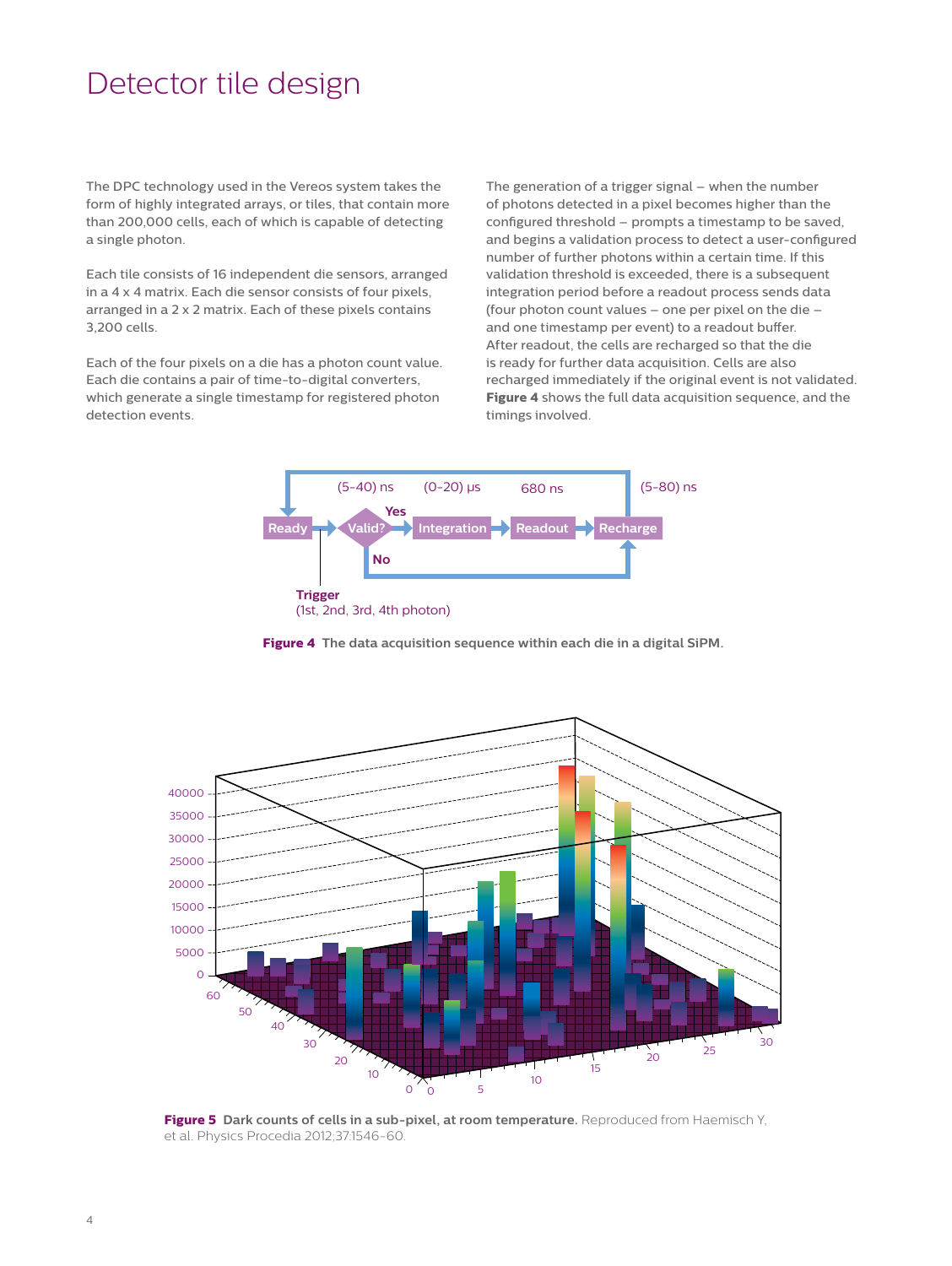The design of the DPC technology allows every cell to be individually activated or inactivated. This means that background noise – the dark count rate – can be measured and managed effectively.

By switching on and off each individual cell, in a fully dark environment, a map of dark counts can be produced automatically by the system (see **Figure 5** for an example). A cumulative logarithmic plot of dark counts (see **Figure 6**) shows that the overall dark count rate is greatly reduced by switching off the noisiest cells.

The DPC technology is also much less sensitive to temperature variations than conventional analog SiPMs. In analog SiPMs, the temperature dependence of the ionization coefficients and holes in silicon leads to a temperature-dependent drift in each sensor's breakdown voltage and a change in gain. In DPC technology, any shift in breakdown voltage must exceed the threshold voltage of the CMOS inverter before the count rate is affected since the logic gate just looks for voltage above or below the CMOS threshold, not the amount of charge.

The implications of DPC and 1:1 coupling will be discussed in the next section.



**Figure 6 A cumulative logarithmic plot of dark count rate as a function of the number of active cells.** Reproduced from Haemisch Y, et al. Physics Procedia 2012;37:1546-60.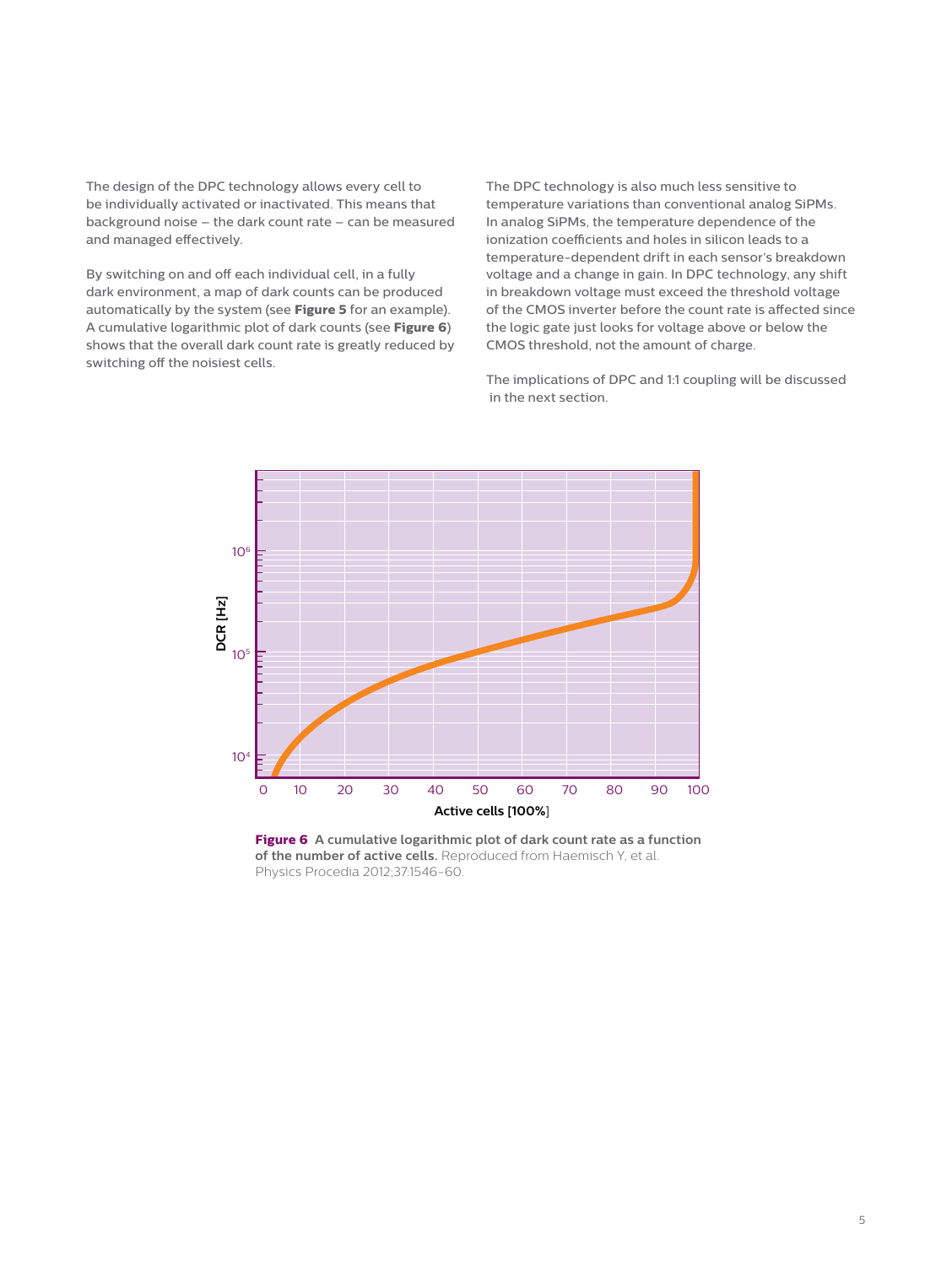### DPC and 1:1 coupling

In the detectors used in the Vereos PET/CT system, each scintillator is connected to a single detector pixel. This is called 1:1 coupling (see **Figure 7**).

The 1:1 coupling of scintillator crystals to detectors, coupled with fast timing resolution, reduced pile-up effects, and TOF benefits, allows for a much higher count rate capability compared to analog\* systems.

The direct 1:1 coupling also results in an improved spatial resolution. The final spatial resolution of a PET image is the result of multiple factors, some related to the annihilation events and interactions (such as non-co-linearity of annihilation photons, and the positron range), and others related to the detection system (such as the scintillation crystal size and crystal identification, or decoding). In the Vereos system, with 1:1 coupling, the contribution of the decoding is eliminated. A related improvement comes from the elimination of distortions and edge effects in the decoding. PMT-based detectors typically have worse resolution directly underneath the tubes and at the edges

of the field of view. With 1:1 coupling, the crystal identification is uniform across the entire detector, resulting in a more uniform image.

Because they are pixelated, the digital detectors in Vereos also show a uniform response across their surface, and across the entire field of view. This is in contrast to analog PMTbased systems that use Anger logic for crystal identification, where the response varies across the detector and is worse directly underneath the PMTs and at the edge of the field of view. 1:1 coupling eliminates this effect in Vereos.

Users will also benefit from Vereos' high peak true rate (≥ 675 kcps), also known as the maximum true rate. This is the maximum count rate of true coincidences, which occurs at a certain level of activity, beyond which the system is paralyzed. With Vereos, researchers can perform high count rate studies, such as short-lived isotope dynamic and bolus imaging, while maintaining sensitivity – important for quantitative accuracy.

**"** There is non-uniform behavior across PMT-based detector modules that impacts image quality and quantitation. With Philips digital photon counting technology, we deliver uniformity throughout. **"**

*Chi-Hua Tung, Director Advanced Molecular Imaging, Philips*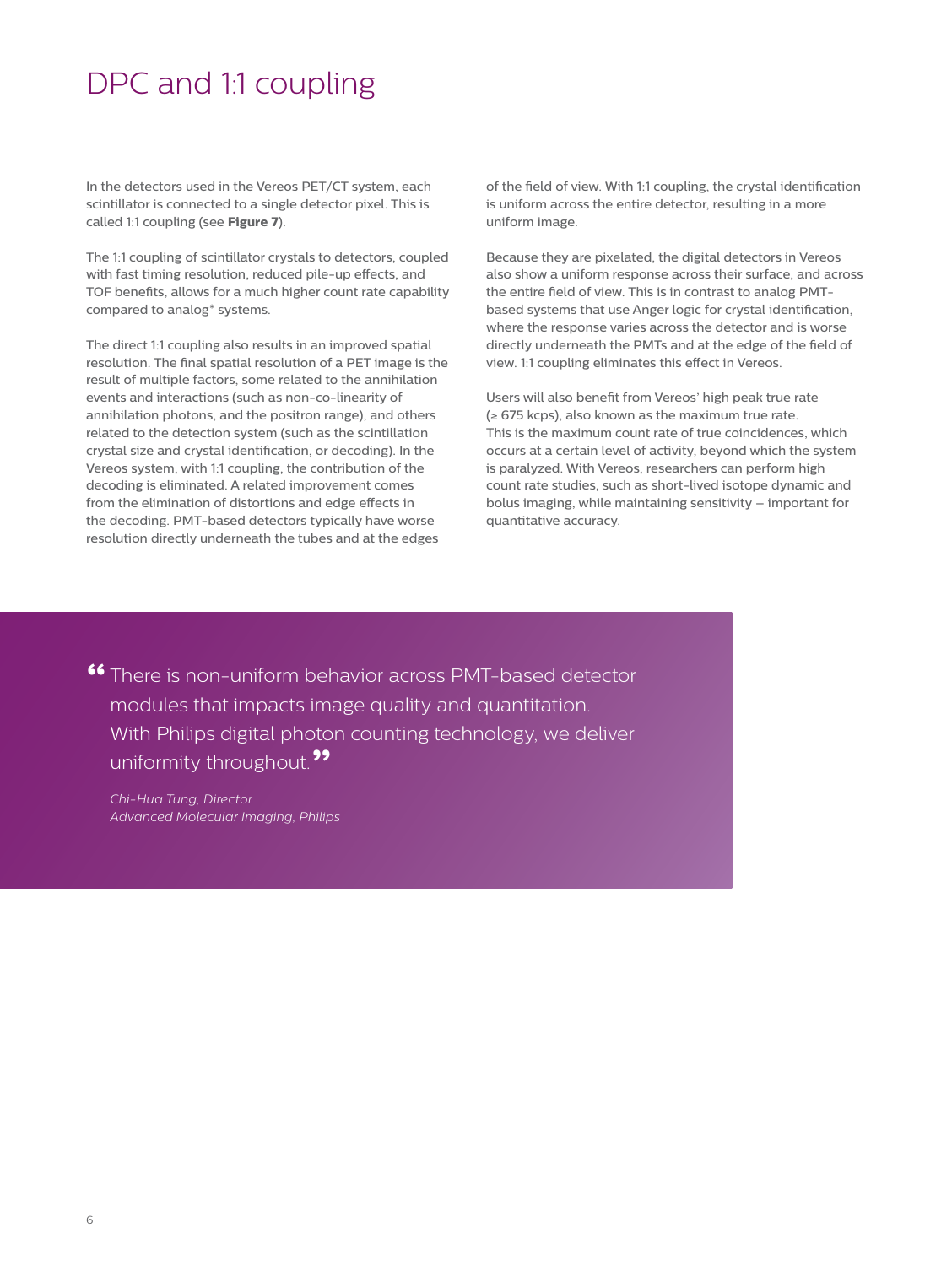

**Figure 7 Comparison of analog\* and digital photon counting. A PMT covers multiple crystals in the analog\* system, while the digital system shows 1:1 coupling between scintillator crystals and single photon counters.**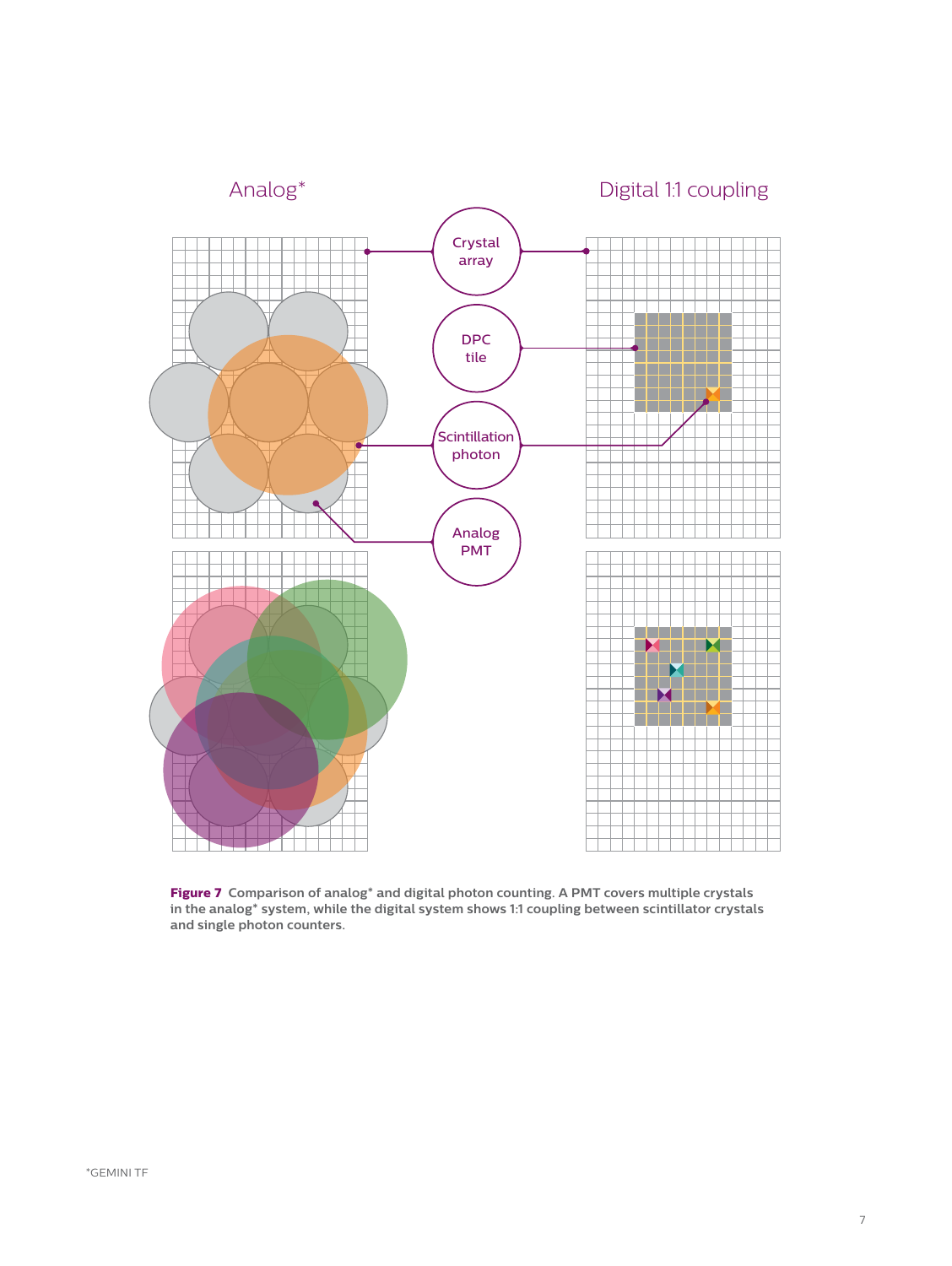# Factors influencing performance specifications

A number of different factors influence and enhance the performance specifications of the DPC technology used in the Vereos system.

#### **List mode-based TOF reconstruction**

Vereos uses list mode TOF reconstruction. The list mode reconstruction method does not require any binning of the raw data. Event location and time of flight information are retained without degradation from binning, providing exceptional image quality and quantitation.

### **Energy resolution and spectrum/system dead time**

The 1:1 coupling and sharp detection pulses seen with the DPC technology in Vereos effectively eliminates problems caused by coincident event pile-ups and electronic drift seen with analog systems. These problems can occur in analog\* systems if there is a high level of activity and two or more events are detected almost simultaneously. In terms of resolution and the energy spectrum, pulse pile-up and drift cause good counts to be pushed out of the observed energy window, in favor of scatter counts. In terms of system dead time, the overlapping of the distributions for almost simultaneous events means a loss of sensitivity and the system will be partially dead at high count rates.



**Comparison of dead time factors\*\***

The benefits of 1:1 coupling in terms of dead time are further illustrated by a plot of dead time factors against activity concentration for Vereos and an analog\* system (see **Figure 8**). Dead time factors are defined as the inverse of the actual measured counts divided by the expected counts. As **Figure 8** indicates, at a clinical activity concentration of 10 kBq/ml which is typical of most whole body studies, Vereos has a deadtime factor of 1. In contrast, we see a higher dead-time factor of 1.17 for the analog\* system. This effectively translates into an additional 17% sensitivity gain for Vereos.

#### **Sensitivity measurement**

NEMA (National Electrical Manufacturers Association) sensitivity is a measure of a system's ability to convert positron emissions to raw counts. However, this measure was developed for analog systems and does not take into account the quality of counts, such as the impact of TOF, the spatial resolution, and the degradation with high count rate (or dead time). Therefore, for superb sensitivity, obtaining good counts is more important than obtaining many mixed counts.

Digital PET offers real sensitivity gains, largely due to the application of TOF. The effective sensitivity gain is *D/*Δ*x*, where *D* is the object diameter and Δ*x* is position uncertainty along the line of response, equal to the speed of light (*c*) multiplied by time resolution divided by 2 (Δ*t/2*).

Calculations for a range of object diameters show a TOF gain with Vereos of 3.9 for an object with a diameter of 20 cm, 5.8 for an object with a diameter of 30 cm, and 7.7 for an object with a diameter of 40 cm – objects approximately representing a brain, small body, and large body respectively [Philips, data on file].

#### **Reconstruction and noise**

The process of reconstruction involves mathematically estimating the original radioactivity distribution, based on the collected dispersed data. This brings with it penalties in terms of noise. However, Vereos' 1:1 coupling of crystals to sensors, better TOF resolution, and more uniform detector response reduce the reconstruction noise. Less noise translates into increased sensitivity.

**Figure 8 Comparison of dead time correction factors measured on Vereos digital PET and analog PET (Ingenuity TF).**

<sup>\*</sup> Ingenuity TF

<sup>\*\*</sup>Results are based on a uniform phantom (20 cm diameter and 30 cm long); Vereos results are preliminary and may be changed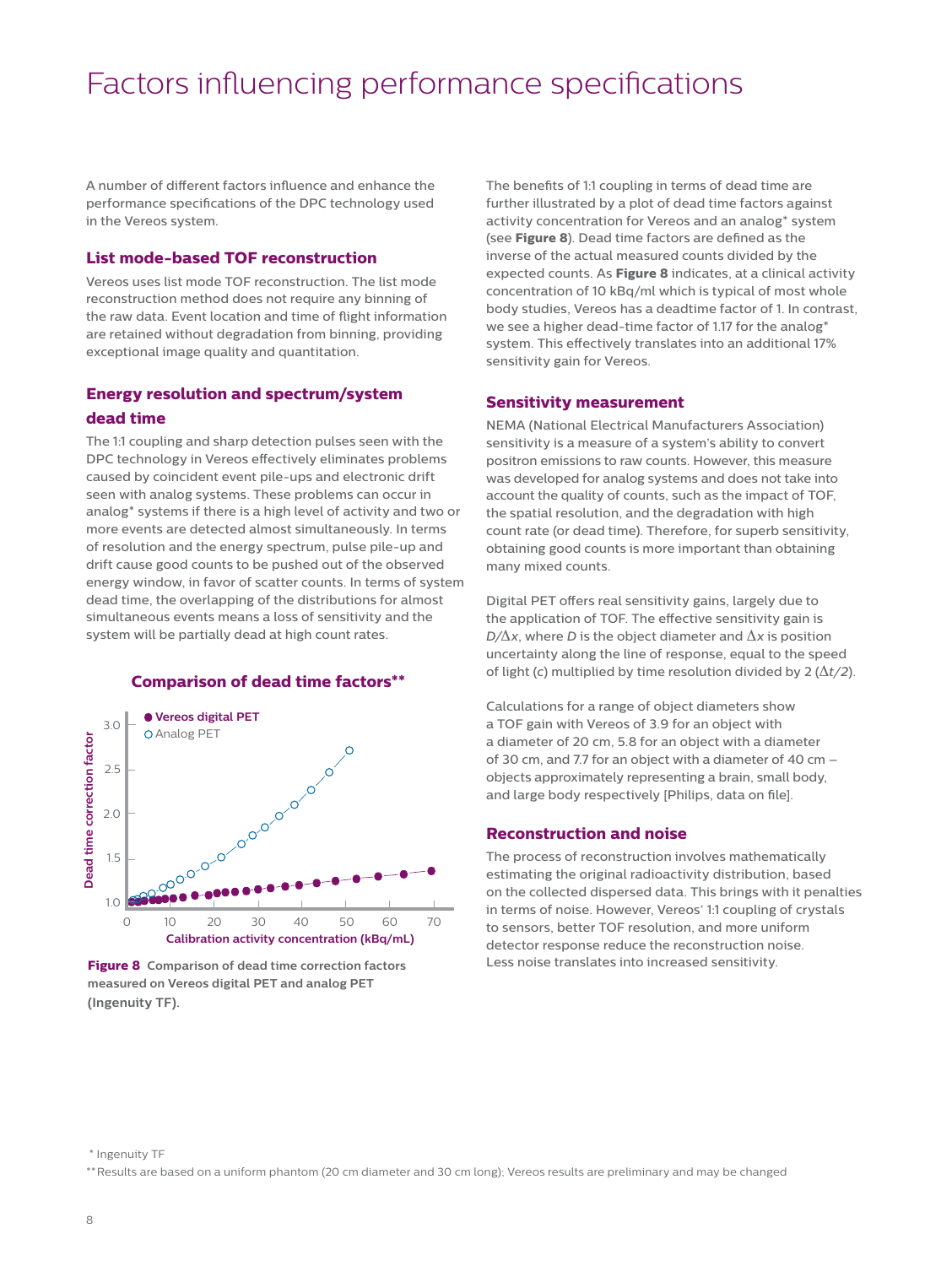### Timing resolution and TOF technology

In conventional non-TOF PET, the image reconstruction process must assume that there is a uniform probability that the annihilation event occurs at any one point along the line of response (LOR). This major limitation has been overcome by the development of TOF technology.

Vereos has a fast timing resolution of just 325 ps (currently the fastest resolution on the market). This is the minimum time interval between two photon events required for them to be recorded as separate events. In systems with fast timing resolution, TOF is able to be used to locate each annihilation event on a specific part or segment of the LOR. The difference in flight time for the two photon events is used to produce a more localized distribution of probabilities (see **Figure 9**). For Vereos, the TOF localization accuracy is 4.9 cm.

This has the effect of improving effective sensitivity and image quality, and the speed of processing. With effective sensitivity gain defined as *D/*Δ*x* (where *D* is the object diameter and  $\Delta x$  is position uncertainty along the LOR), reducing the position uncertainty through the application of TOF leads to a real sensitivity gain.

Calculated effective sensitivity gains for Vereos, due to the benefits of TOF technology, demonstrate greater gains for larger diameter objects: 3.9 for a 20 cm diameter, rising to 7.7 for a 40 cm diameter [Philips, data on file]. TOF may be particularly beneficial in larger, heavier patients, as increased levels of attenuation and scatter in these patients would typically result in poor quality PET images in the absence of TOF.<sup>1</sup>



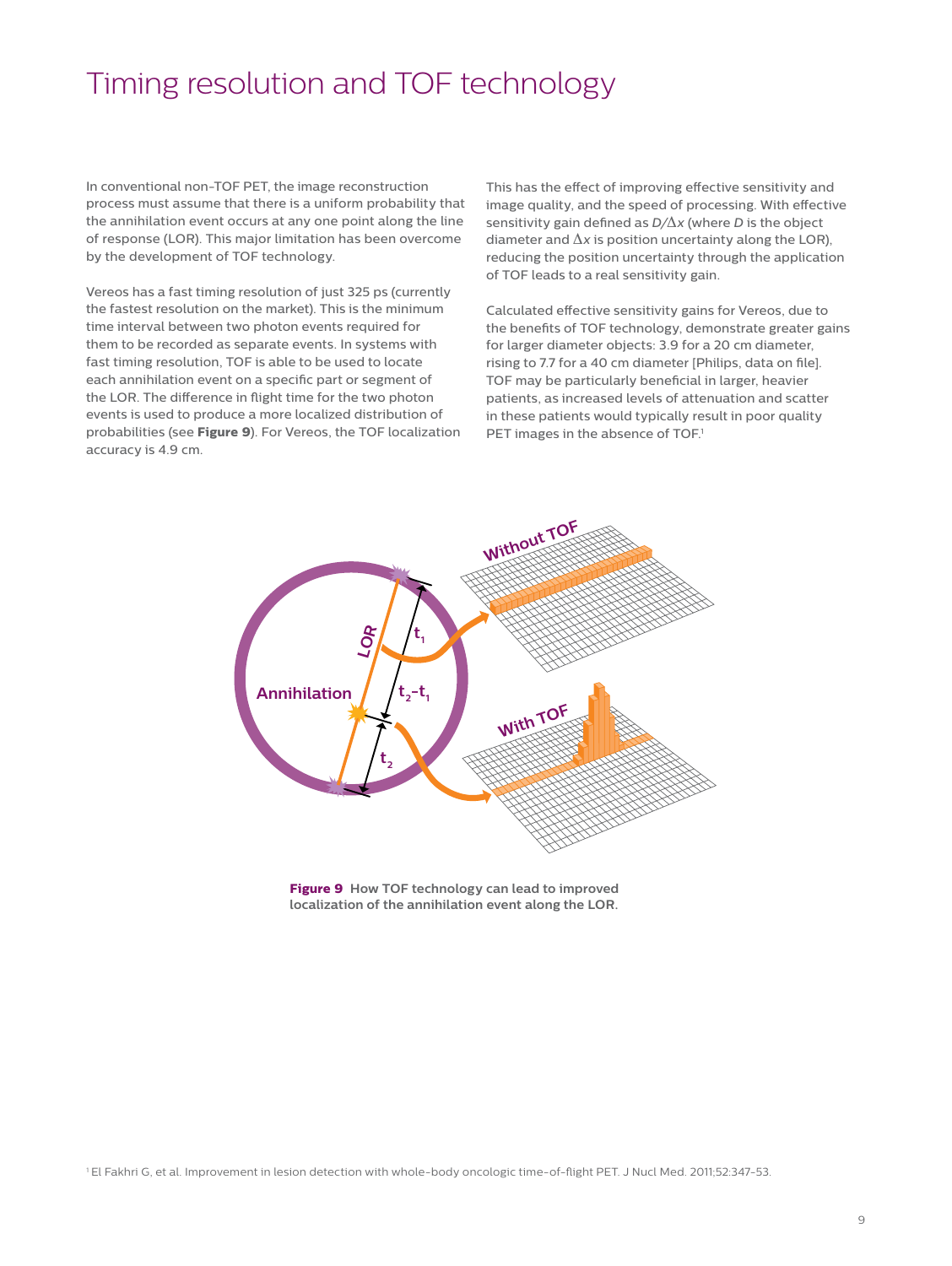# Point spread function (PSF) technology

Vereos makes use of a point spread function (PSF) algorithm to correct for partial-volume effects in PET images. PET spatial resolution can be influenced by factors such as the positron range (which is radioisotopedependent), non-co-linearity of annihilation photons, crystal/detector size, and reconstruction parameters such as voxel dimensions and the use of post-filters.

PET scanner resolution can therefore be spatially variant, resulting in blurred images if not corrected for. A system's PSF is determined by imaging point-sources at many different locations within the scanner, producing a threedimensional PSF. Correcting for this PSF allows users to retrieve images that closely match the true object scanned (see **Figure 10**).

Experience with PSF correction in the analog Ingenuity TF PET/CT system has demonstrated good improvement in image resolution and quantification. The same method

is applied in Vereos. Overall, PSF needs to be used carefully, as it can significantly influence quantitative accuracy. Users can adjust two parameters: the number of iterations and a regularization factor. Evaluations using phantoms and clinical patients suggest that 1-2 PSF iterations is sufficient to recover resolution, with more iterations leading only to increased noise in the final image. Choosing PSF regularization values similar to the resolution of the scanner (in this case 6-8 mm for clinical images) provided good resolution without excessive noise or quantification errors.

The effects of applying various values for iteration and regularization in PSF correction can be seen in the following images from a phantom study (**Figure 11**).

In addition, Vereos has the ability to reconstruct images with a voxel size of 1 mm (for clinical brain images and research-only 1 mm body images), which further minimizes pixel sampling errors and improves image quality.







**Figure 11 Transverse slices of 2 mm voxel ACR (American College of Radiology) phantom images, for various PSF iterations and levels of regularization.** Reproduced from Narayanan M, Perkins A. Resolution recovery in the Ingenuity TF PET/CT. Data originally courtesy of the Hospital of the University of Pennsylvania.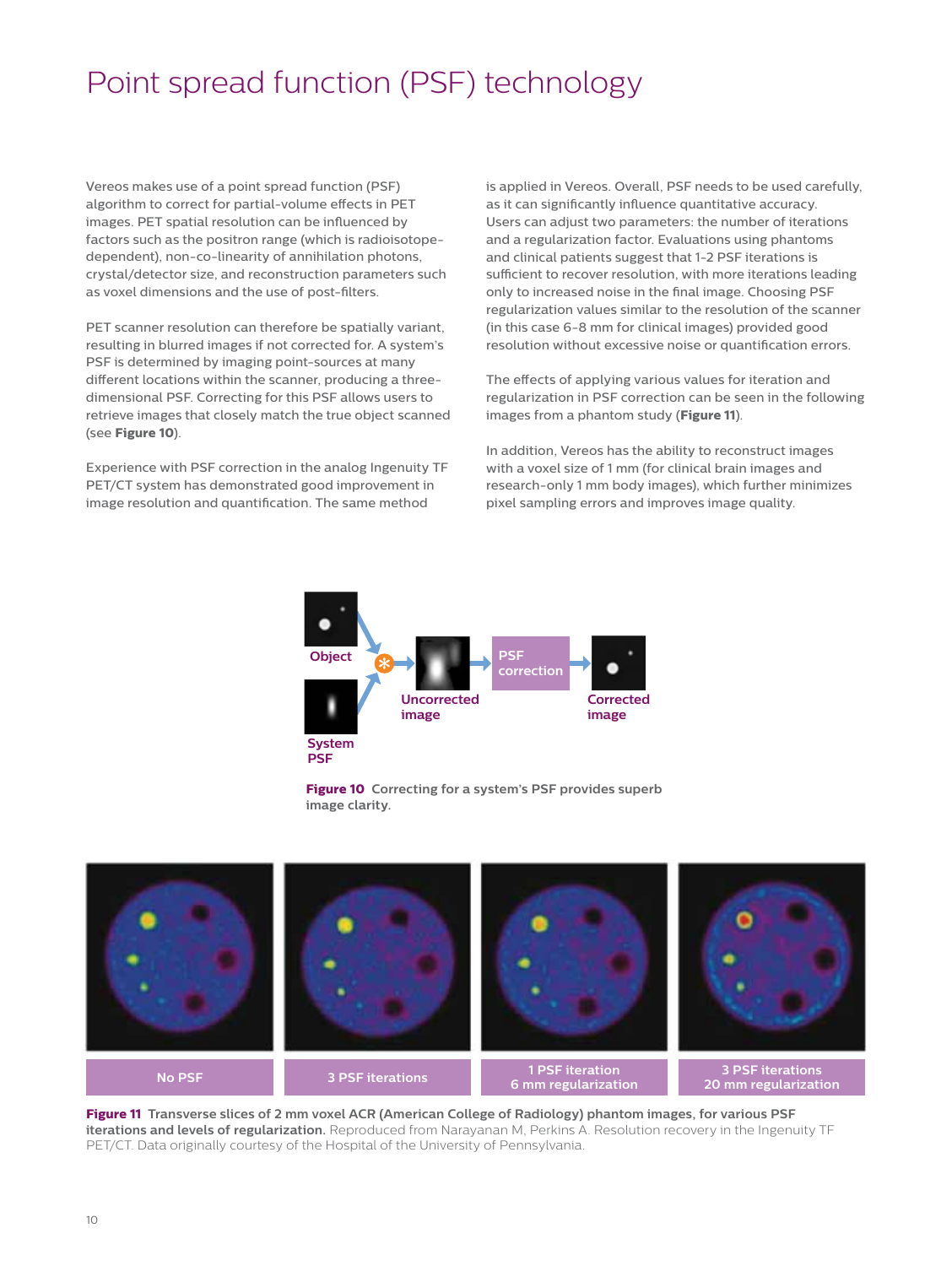## Technology pillars supporting improved performance

The Vereos system has approximately double the volumetric resolution, sensitivity gain, and accuracy of a comparable analog\* system. These benefits are gained through the advantages offered by DPC technology, enhanced TOF, and 1:1 coupling.

The improved volumetric resolution is largely due to 1:1 coupling. The overall resolution is typically expressed as the full width at half maximum (FWHM), which has been calculated as 69 mm<sup>3</sup> for Vereos. The 1:1 coupling improves overall volumetric resolution through the gains in spatial resolution seen across the entire field of view.

Most of the improved sensitivity gain seen with Vereos is attributed to the application of TOF to more accurately locate each annihilation event along the line of response (LOR). The result is less dispersed data and improved image contrast. The remaining improvement is provided by reduced dead time.

Sensitivity gains have been measured for a range of object sizes. For a typical patient body size ( $\Delta$ 30 cm), the Vereos system showed a sensitivity gain of 5.8, compared with a gain of 3.3 with the analog system\* (both compared with non-TOF). With the additional 20% to 25% sensitivity gain due to less dead time, the overall clinical sensitivity gain is about a factor of 2. Such improvements in sensitivity produce high quality images (see **Figure 12**).

Vereos has improved quantitative accuracy of +/- 5% when compared to  $+/$ -10% seen with the analog system. $*$ This improvement is primarily the result of the uniform detector response enabled by 1:1 coupling and the enhanced detector efficiency normalization algorithm.



**Figure 12 Sensitivity gain is approximately doubled with the Vereos system compared with the analog GEMINI TF 16 system.**

**"** With 1:1 coupling, we get not just more information but enhanced information and more certainty. We're better able to identify the source of the annihilation event, improving the volumetric resolution. **"**

*Chuck Nortmann, Clinical Product Manager Advanced Molecular Imaging, Philips*